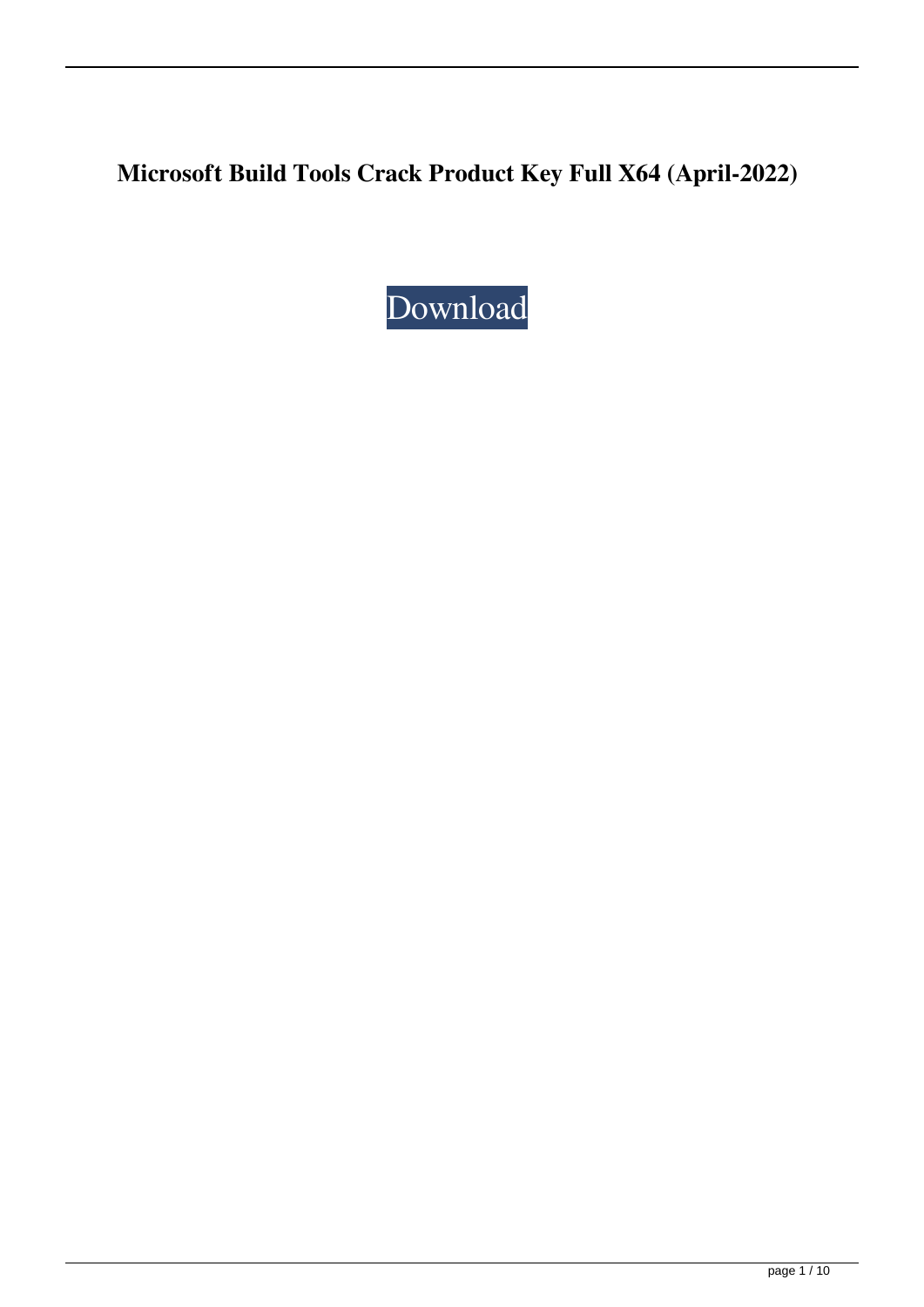**Microsoft Build Tools Crack With Serial Key Free Download [Mac/Win] (Latest)**

Microsoft Build Tools Crack For Windows comes with Visual Basic and C# compilers, which are often bundled as part of a professional development system or a CMS toolkit. If you like to create applications using Visual Basic or C#, you'll most likely be using Cracked Microsoft Build Tools With Keygen. Microsoft Build Tools is an open source application, which means that the source code of the application is available on the Internet for the community to get a glimpse on the quality of the product. Microsoft Build Tools Installer The Microsoft Build Tools installer includes a Visual Basic compiler and a C# compiler for creating applications. While the installer itself is small, it contains all the tools needed to compile your code. To make the installation process easier, the application provides a handy installation wizard. The wizard walks the user through the entire installation process. It's fairly simple to use, and even helps you to select the appropriate installation options. The installation wizard even provides an option to add the Visual Studio 2008 shell to your PC. Microsoft Build Tools License Key If you wish to use Microsoft Build Tools without paying, you'll need a license key. The key can be used to activate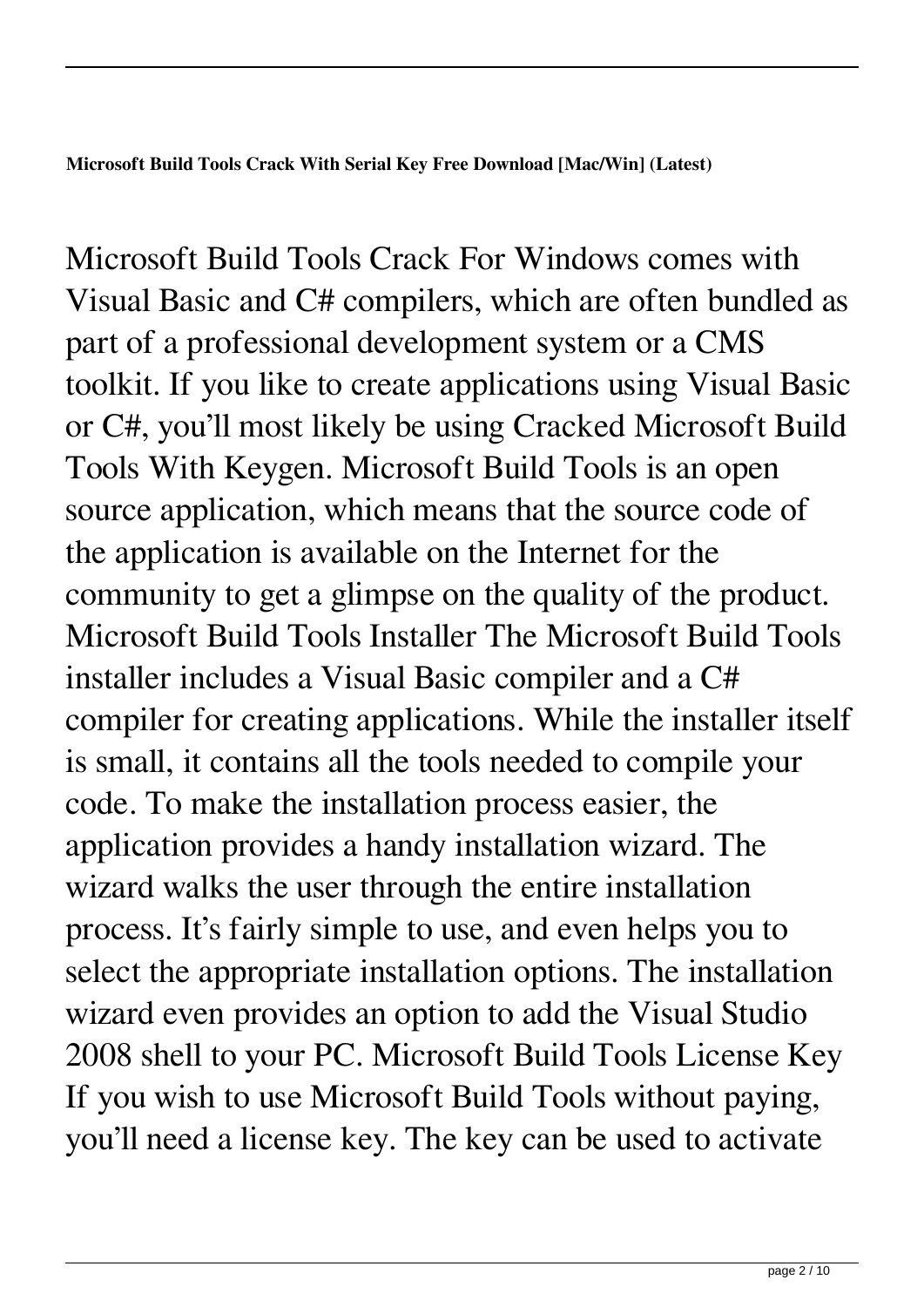the application or the installer. You'll find a list of Microsoft Build Tools license keys and their respective activation codes below. License key Activation code License key Activation code Studio v7.0 1-8632-0001-00-1 1-8519-5136-00-1 Studio v7.0 SP1 1-8519-5136-01-1 1-8633-0820-01-1 Studio v7.1 1-8523-5056-01-1 1-8521-6672-00-1 Studio v7.1 SP1 1-8521-6672-01-1 1-8523-5056-01-1 IntelliSense for C# 1-8520-5104-00-1 1-8525-8876-01-1 IntelliSense for VB 1-8525-9143-00-1 1-8520-5102-00-1 Microsoft Build Tools Price Microsoft Build Tools, like most Microsoft programs, are well priced. One

**Microsoft Build Tools Crack +**

1. Compiler: compiles a source code to the binary code that can be run on your computer. 2. Designer: generate your user interface with visual studio. 3. Editor: it can be used to edit a source code of a particular project. 4. Linker: create a number of executables from the project or command files or add the linker and forms needed to a project. 5. Macro: a macro is an extension of the language. For example, VB\_MACRO you can use visual basic macros. 6. Simulator: simulates the program to check if the code is working properly. 7. Tool: it is used to change your build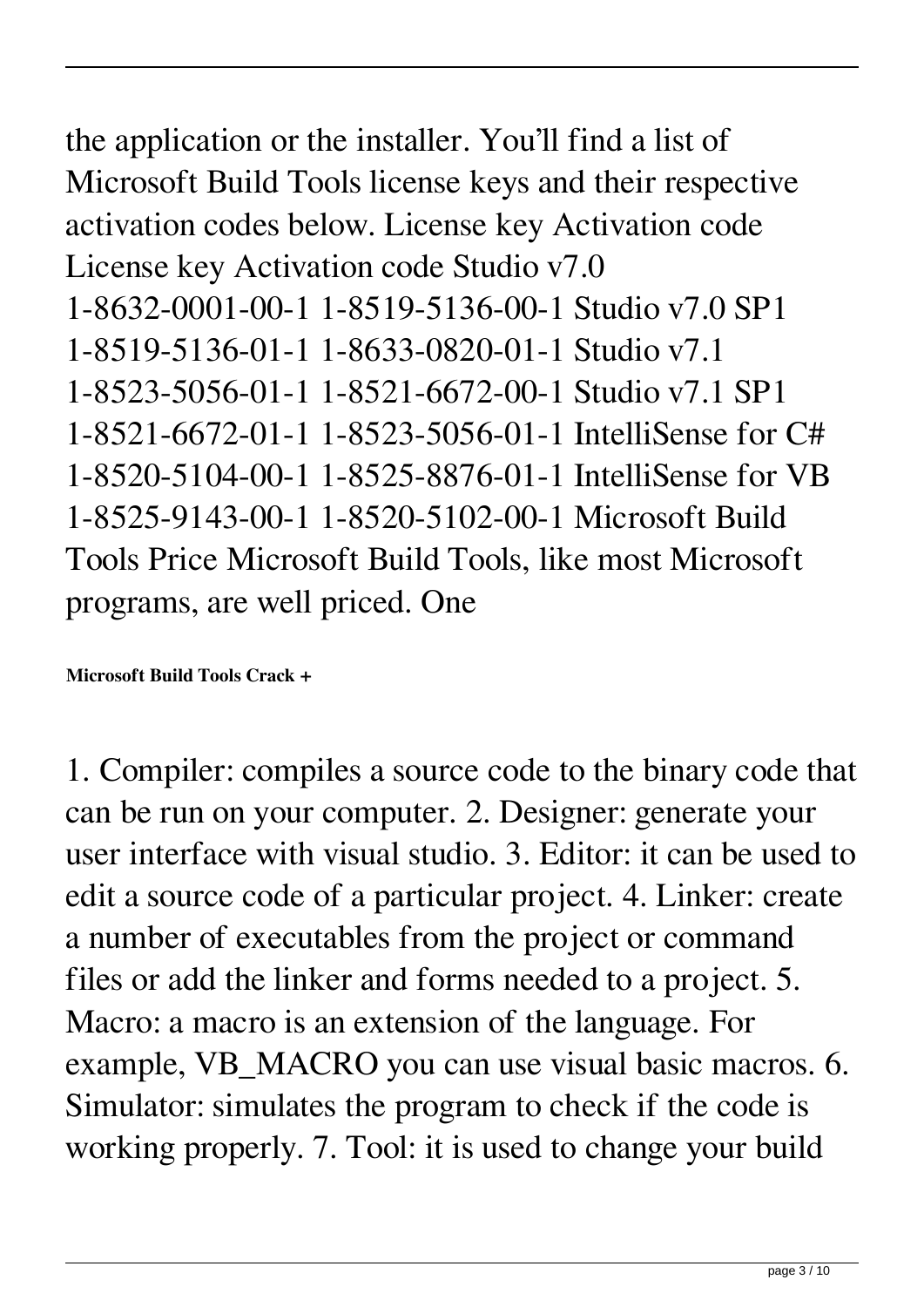properties, like for example using DSA file. 8. Welcome: used to create your project. As it is impossible to list all the things included in the Microsoft Build Tools it is advised to check out the many useful links on the web and tutorials. Community Help Get latest updates about Open Source Projects, Conferences and News. Sign up for the SourceForge newsletter: CountryState JavaScript is required for this form. I agree to receive quotes, newsletters and other information from sourceforge.net and its partners regarding IT services and products. I understand that I can withdraw my consent at any time. Please refer to our Privacy Policy or Contact Us for more details $[(a)]$ (#fig1){ref-type="fig"}) and \*clyA\* ([Figure  $1(b)$ ](#fig1){ref-type="fig"}) by PCR and compared the expression of these genes to the wild-type and to \*clyA\*::pET28a-\*clyA\*-K38R-\*clyA\* double-mutant strain by real-time PCR analysis. The accumulation of mRNA levels for both genes in the double-mutant was significantly higher than in the wild-type strain. This result supports the theory that the ClyA-LRLR mechanism is involved in  $*$ clyA $*$  induction in  $*$ P. carbinolicus $*$  in response to host haem. In \*P. carbinolicus\* PSP-1, the \*clyA\* promoter was fused to \*luxAB\* and its transcription was examined in liquid cultures of the wildtype and \*clyA\* mutant strains in the presence or absence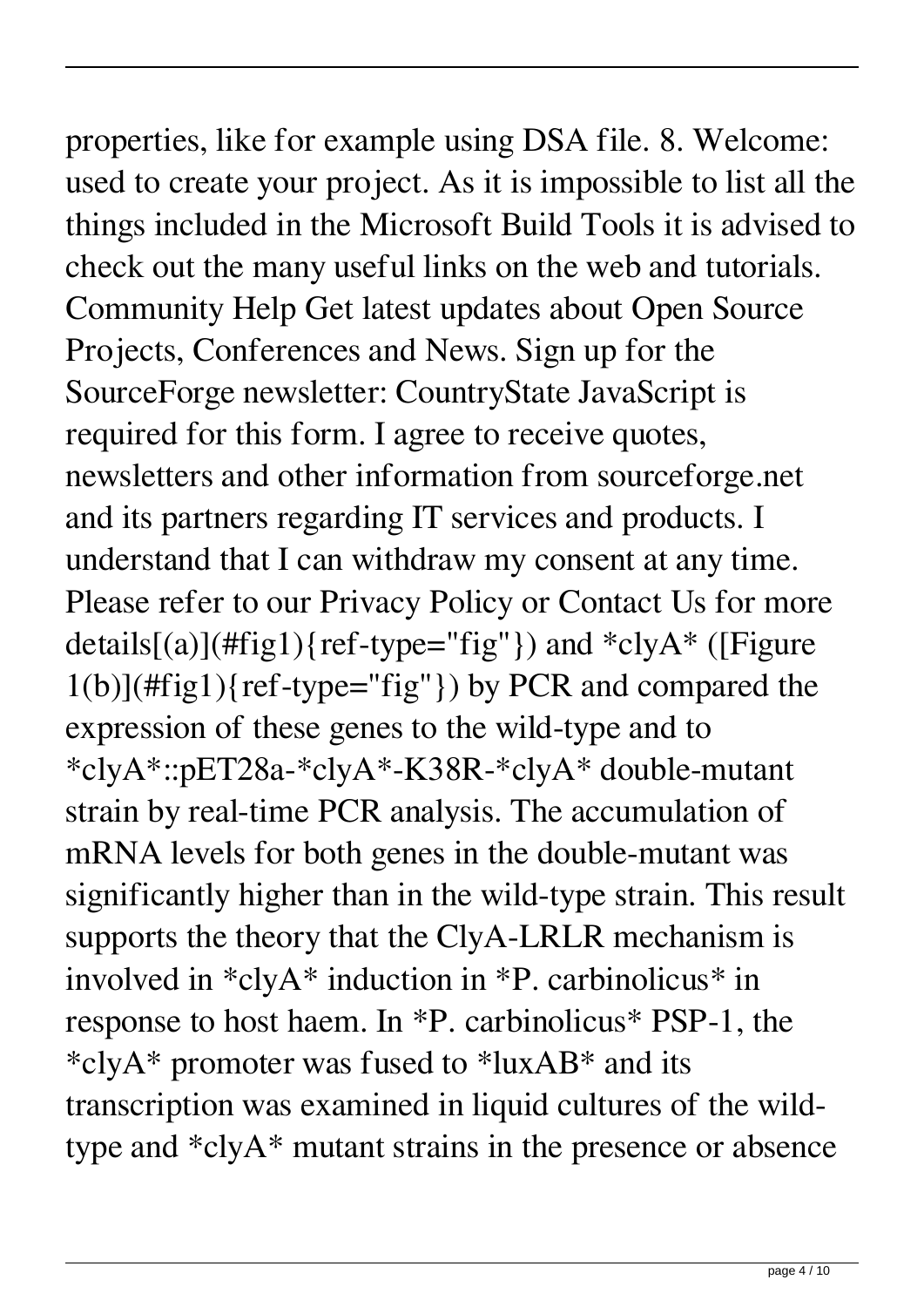of 2% human ha 81e310abbf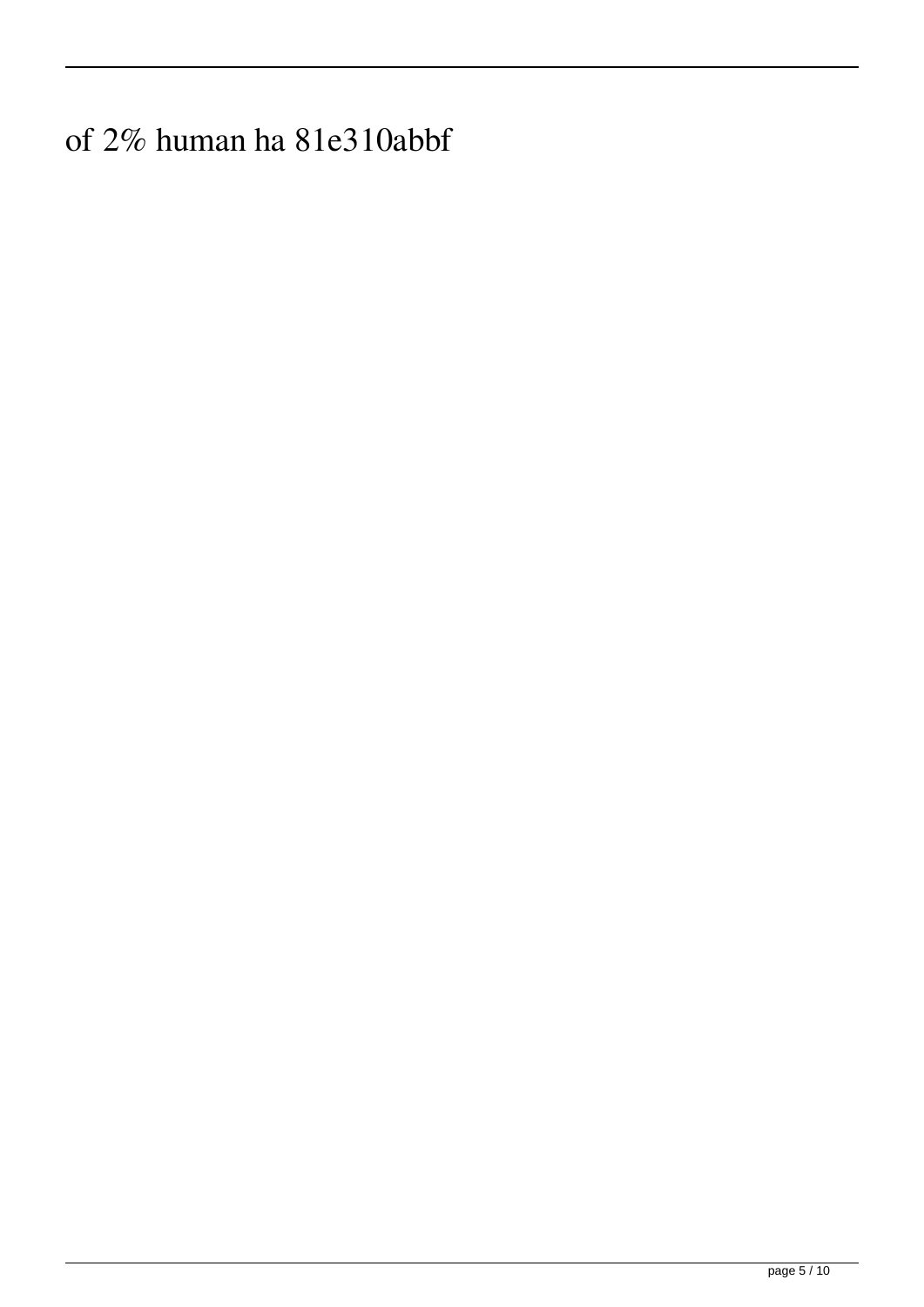Microsoft Build Tools (MBT) is a set of command line tools and built-in libraries that makes it easy to create, compile, test, deploy, and package C# and Visual Basic.NET projects. One of the many advantages offered by Microsoft Build Tools is that it helps developers to work from within the IDE or command prompt, without using the Visual Studio IDE. In the following discussion, we are going to look at how to install and use this toolset. In this tutorial, we will cover some of the methods to automate the development process, which includes creating setup projects, creating installer packages, and so on. Before we begin, let's install the Microsoft Build Tools. Download Microsoft Build Tools The download file is just a zip file that you need to unzip. Right-click the file and select "Extract all". After unzipping the file, right-click the unzipped file and select "Open". After extracting the file, you should see a folder named "Microsoft Build Tools" inside it. Open that folder. The installation should go through automatically and when done, you will see the "Microsoft Build Tools" folder inside the "My Computer" window. Microsoft Build Tools Installation We will now run the command prompt to ensure the installation is done.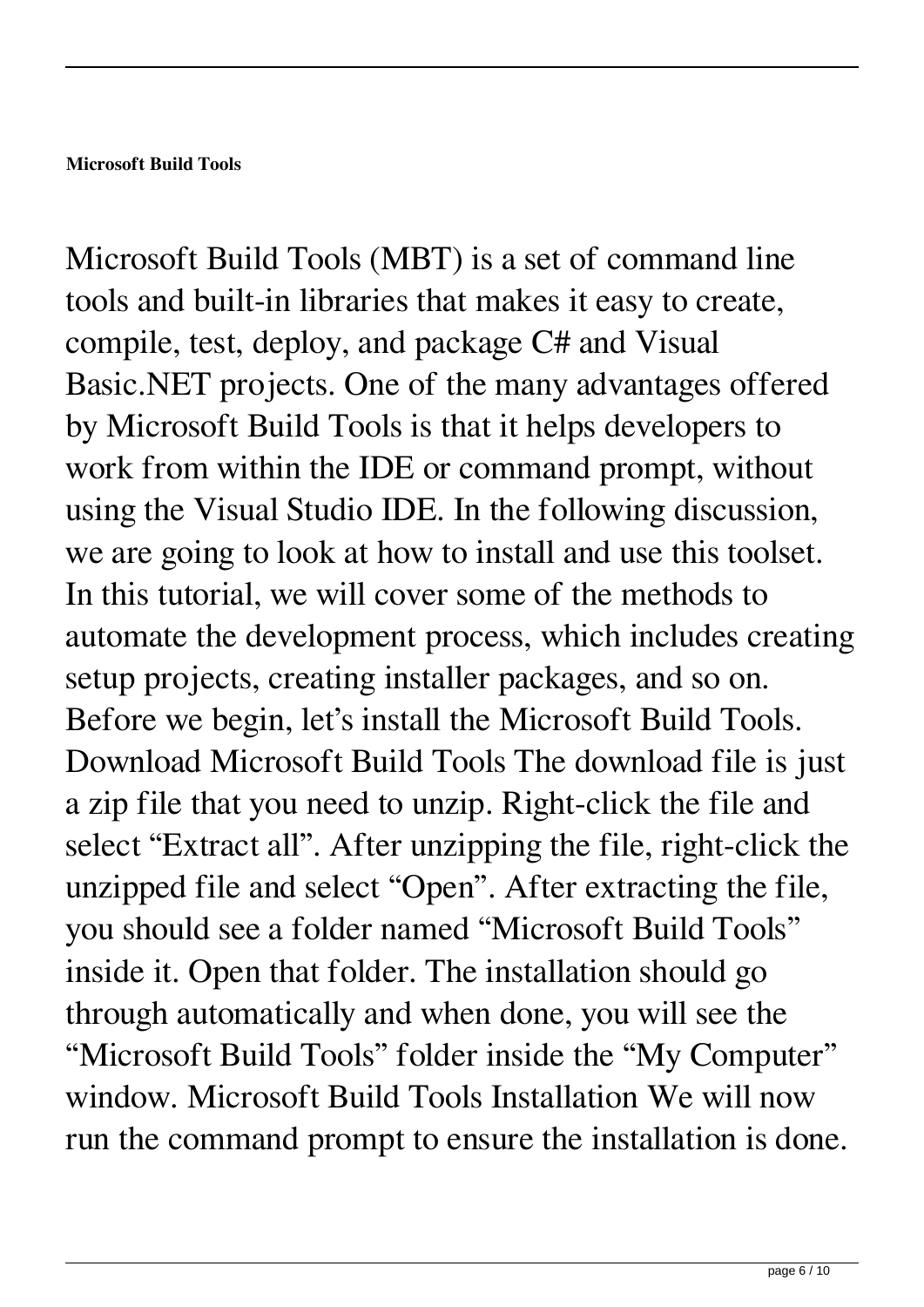Now, we are going to open the command prompt. Rightclick the "Start" button and select "Command Prompt". After opening the Command Prompt, navigate to the "Microsoft Build Tools" folder and execute the "devenv.exe". You can use the command "cd" to change the directory. Microsoft Build Tools Command Prompt Command Prompt We should see a message as shown in the following screenshot. Microsoft Build Tools Command Prompt This is the command prompt used to run the Microsoft Build Tools. The following screenshot shows how the command prompt looks while performing the installation. Note: The installation of Microsoft Build Tools may result in some error messages. If you see any error messages in the command prompt window, it is safe to quit the installation process. Now we will start the Visual Studio. Start Microsoft Build Tools The installation of Visual Studio should be done in the background. You will not see the progress in

**What's New In Microsoft Build Tools?**

This package contains the following components: Visual Studio 2008 Team Edition - this is a set of editions which contains the latest Visual Studio 2008 products and all other editions of Microsoft Visual Studio 2008.NET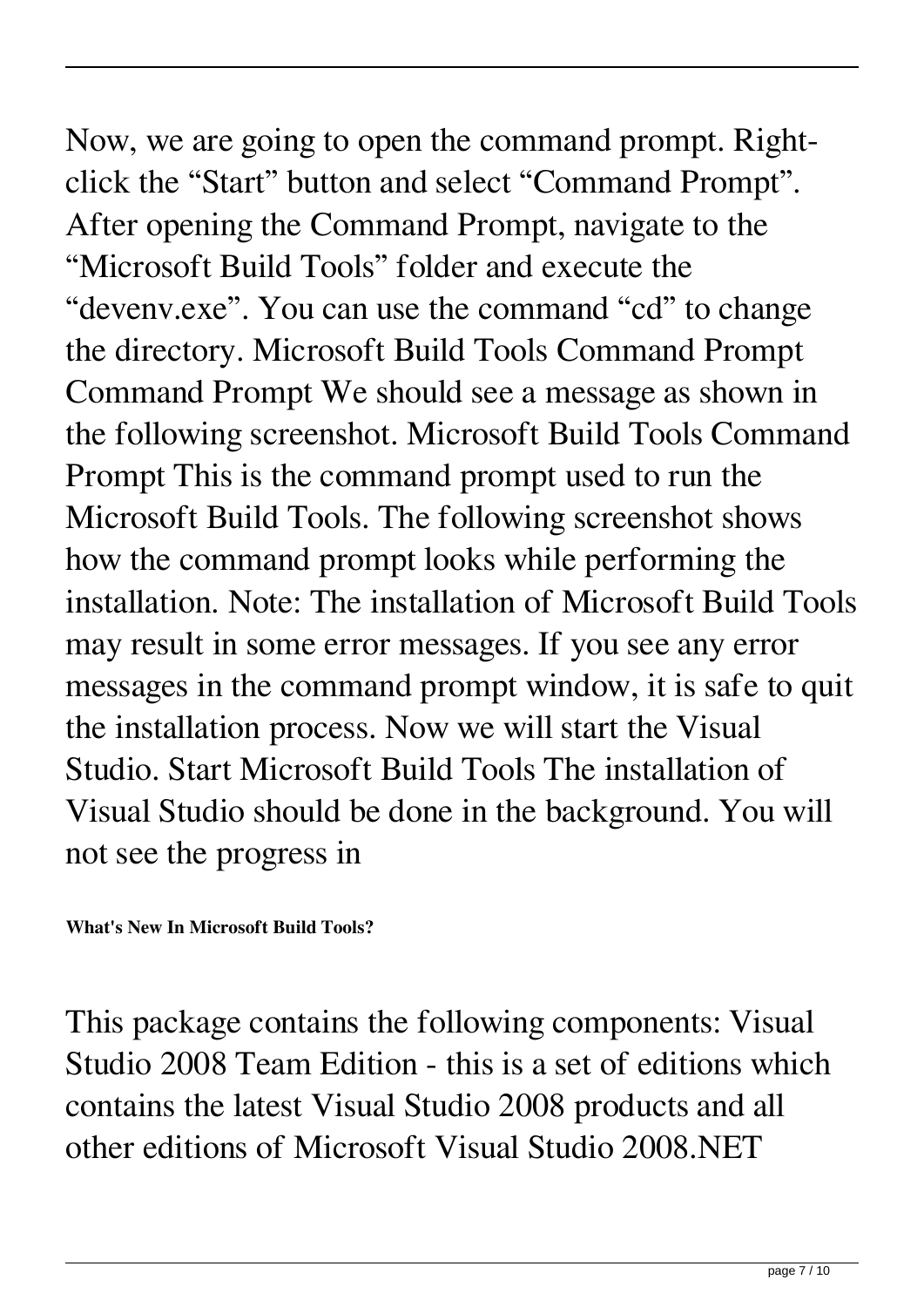Framework (All Configurations). It includes Microsoft

Visual Basic 2008, C# 3.0 and.NET 3.5 SP1. Visual Studio 2008 Ultimate - this is a set of editions which contains the following: Visual Studio 2008 Ultimate - this is a set of editions which contains the latest Visual Studio 2008 products and all other editions of Microsoft Visual Studio 2008.NET Framework (All Configurations). It includes Microsoft Visual Basic 2008, C# 3.0 and.NET 3.5 SP1. Visual Studio 2008 Team Suite - this is a set of editions which contains the following: Visual Studio 2008 Team Suite - this is a set of editions which contains the latest Visual Studio 2008 products and all other editions of Microsoft Visual Studio 2008.NET Framework (All Configurations). It includes Microsoft Visual Basic 2008, C# 3.0 and.NET 3.5 SP1. Specifications: Default.dotm created by the installer

ISIMicrosoft.VisualStudio.MVStoolbox.exe - Main UI. ISIMicrosoft.VisualStudio.CoreTools.exe - Programs group of components.

ISIMicrosoft.VisualStudio.CoreTools.Empty.exe -

Programs group of components.

ISIMicrosoft.VisualStudio.CoreTools.Editors.exe - Tools group of components.

ISIMicrosoft.VisualStudio.CoreTools.VS2008.exe - Tools group of components.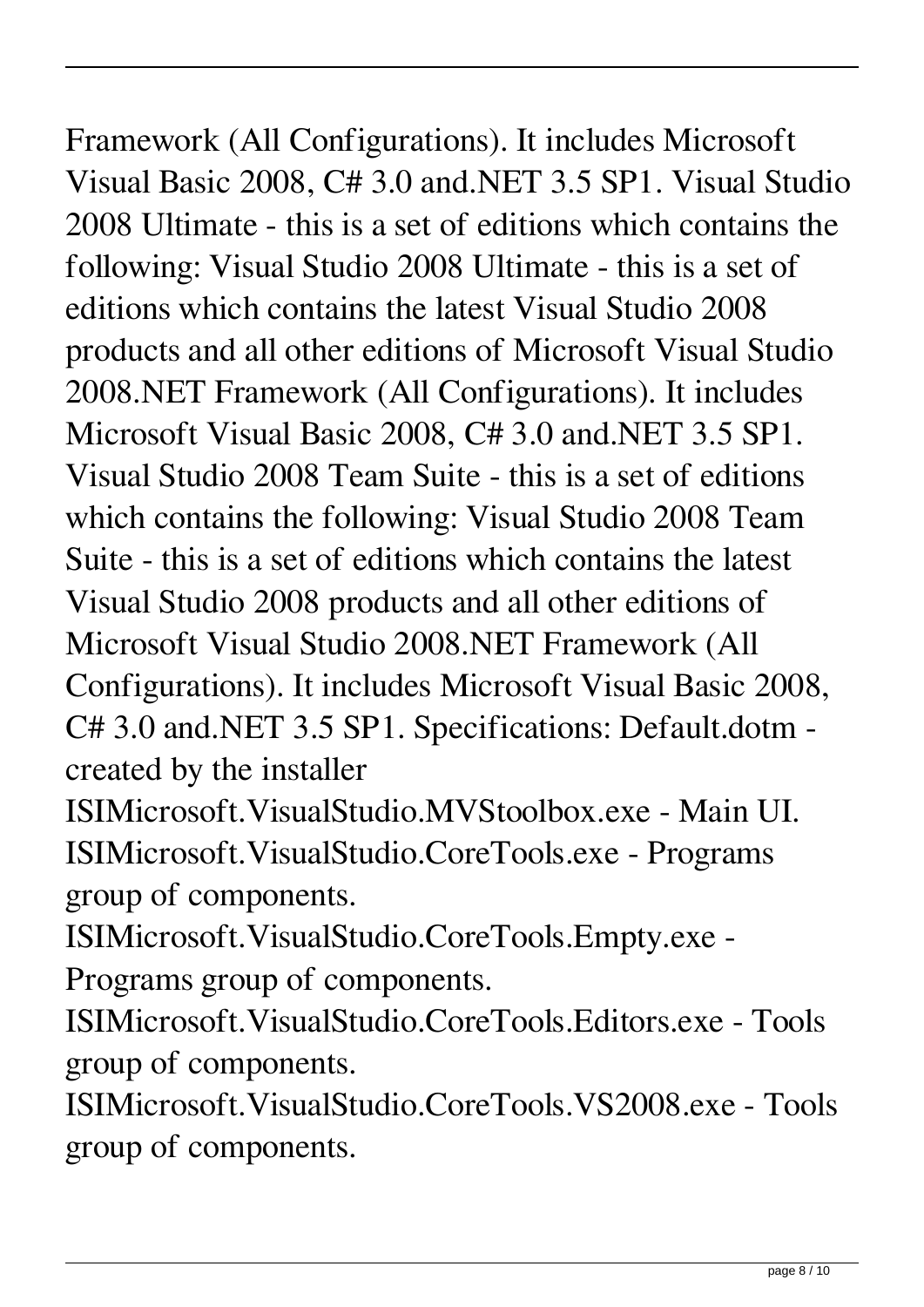ISIMicrosoft.VisualStudio.CoreTools.Utilities.exe - Tools group of components. Solutions and Source-Files. What's New Added the ability to select the other version of Visual Studio as default Added a new Visual Studio2008 2005/2008.msi. Review the changes file for the details. [Age-dependent differences in the mechanism of regeneration of functional activity in the olfactory centers of rats]. Substitutive neurogenesis is a characteristic of a number of structures in the central nervous system of

vertebrates. Both adult and newborn neurons functionally integrate into existing neural networks, playing an important role in learning and memory. In the present paper, we studied the possibility of formation of the compensatory or therapeutic brain plasticity in different age groups. Functional activity of the olfactory system was studied in male rats of different ages, aged 1 to 12 months. Injection of the rabdomiotropic virus (RV1-2) into the olfactory bulb (OB) induced formation of the glial scars and reactive changes in the neuropil, including a number of aggregates and glial cell-like structures, which were found in this area in all age groups. There were also differences in the